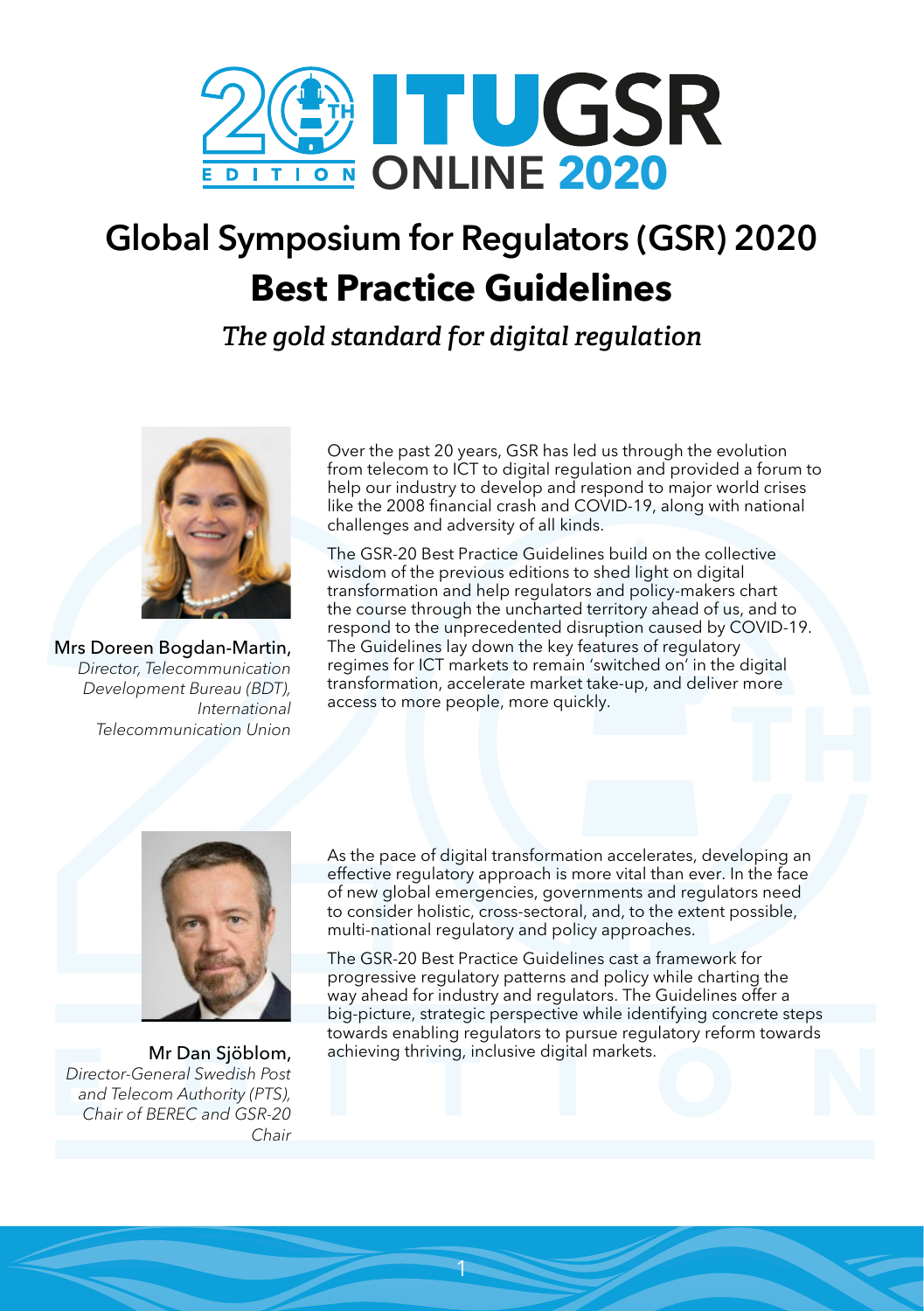

Supporting the digital economy to grow sustainably and ensure service and business continuity, including in times of crisis, requires regulators and policy makers to find an appropriate balance between facilitative actions to promote digital transformation and affordable connectivity while ensuring long-term social policy objectives are met. An adaptive, resilient, collaborative and fit-for-purpose regulatory ecosystem is hence necessary for open and competitive digital markets to thrive along with delivering positive consumer outcomes and provide the foundation for Digital Transformation.

The COVID-19 pandemic has shown us that connectivity for all is essential for economic activity and citizen welfare, and key digital challenges cannot be overcome by one stakeholder group alone. As highlighted by the UN Secretary General António Guterres, in his launch of the Roadmap for Digital Cooperation, "Effective digital cooperation is instrumental in achieving the future we want and the ambitious goals of the 2030 Agenda for Sustainable Development".

We, the regulators participating in the 20th anniversary edition of the Global Symposium for Regulators, recognize that there is no single, comprehensive blueprint for best practice and that regulatory patterns for the connected digital economy will be rooted in local circumstances while addressing regional and global challenges, especially now while we strive to building back better with digital technologies across the board.

We agree that country experiences can be enlightening and guide us towards regulatory excellence for the benefit of all. We have identified and endorsed these regulatory best practice guidelines to set the gold standard for digital regulation. Recalling the series of GSR Best Practice Guidelines since 2003 that capture established regulatory principles, expertise and tried-and-tested practices, our focus is on novel, bold, innovative, and ground-breaking approaches and tools for digital regulation.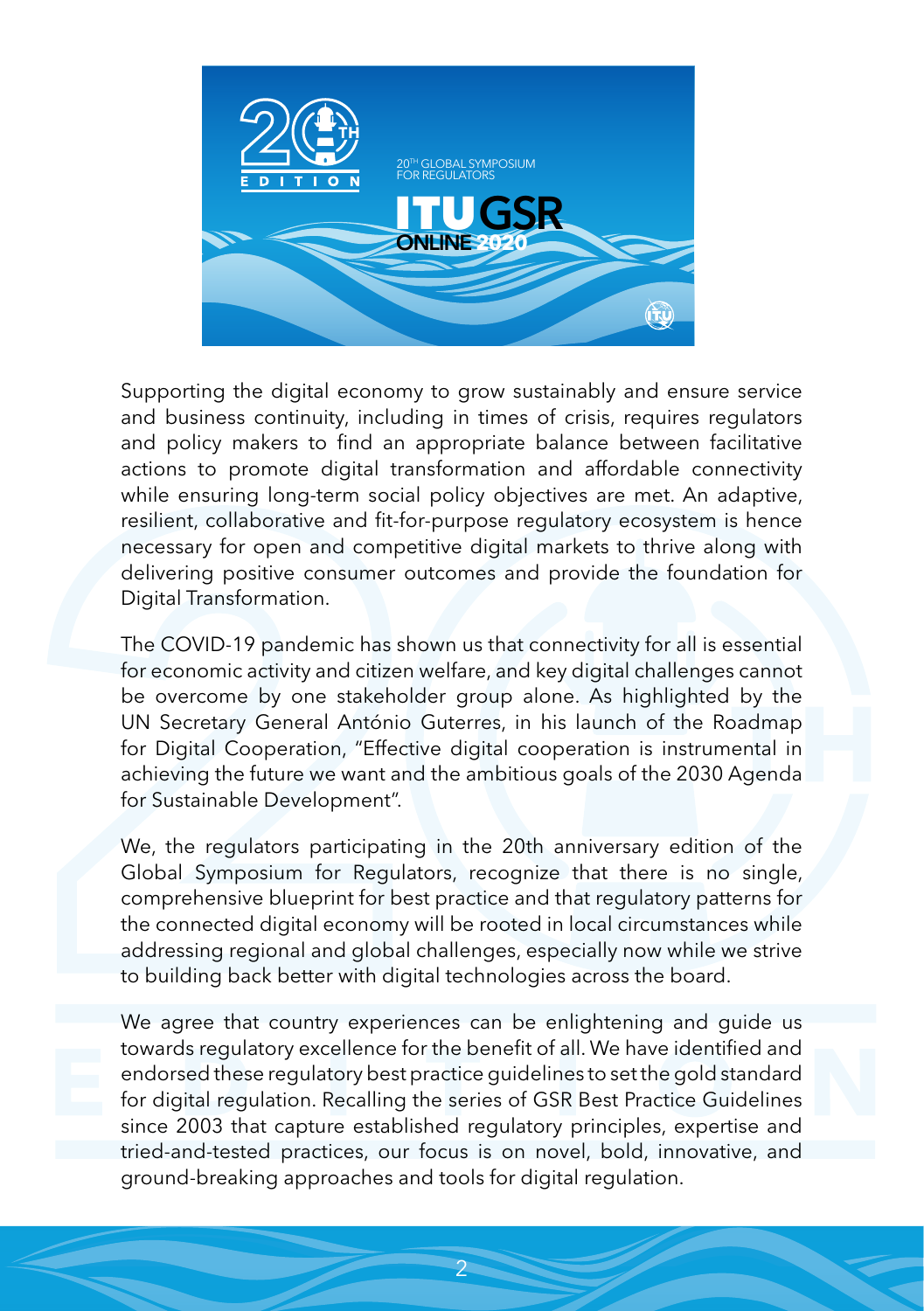## **Demonstrating regulatory thought leadership for digital transformation**

While recognizing that digital regulation will be led by the core policy design principles outlined in the GSR-19 [Best Practice Guidelines to fast](https://www.itu.int/en/ITU-D/Conferences/GSR/2019/Documents/GSR19BestPracticeGuidelines_E.pdf)  [forward digital connectivity for all](https://www.itu.int/en/ITU-D/Conferences/GSR/2019/Documents/GSR19BestPracticeGuidelines_E.pdf), we identified the following fundamentals for sound, future-proof regulatory frameworks to respond to the challenges of digital transformation in the aftermath of global crises and beyond.

- Regulatory strategies for digital: Regulators should articulate a clear rationale for how and why decisions are made, their goals, time-bound targets and monitoring mechanisms for effective implementation. Strategic priorities should address short-to-medium term outlooks of national and global markets, with long-term strategies which takes account of appropriate government policy and a coordinated approach among all stakeholders while advancing regional development strategies where appropriate.
- Integrating sustainability into regulatory frameworks: The policy approach to technology needs to be revisited and its scope expanded to cover the full cycle of digital technologies and services, from ideation to dissemination to recycling of digital products. Environmental aspects should be taken into account at every stage of an integrated, consistent regulatory framework covering issues from the carbon footprint of cloud to e-waste management to digitization of economic sectors' operations. Regulatory collaboration with regulators of other economic sectors should therefore become the norm.
- Maximizing benefits while minimizing harms of digital technologies: policy makers and regulators should design regulatory frameworks to enable innovation while controlling harms, use data and digital technologies to improve the efficiency and effectiveness of government services, work together to develop and promote regional and global standards that enable greater use of technologies.
- Open, inclusive and transparent regulatory process: we assert that digital regulation needs to be oriented towards enhancing transparency, ethics and trust throughout the regulatory process. Regulatory decisionmaking processes should encourage broad participation of stakeholders, including those from industry, civil society and local governments, through formal and informal channels. Throughout the process, the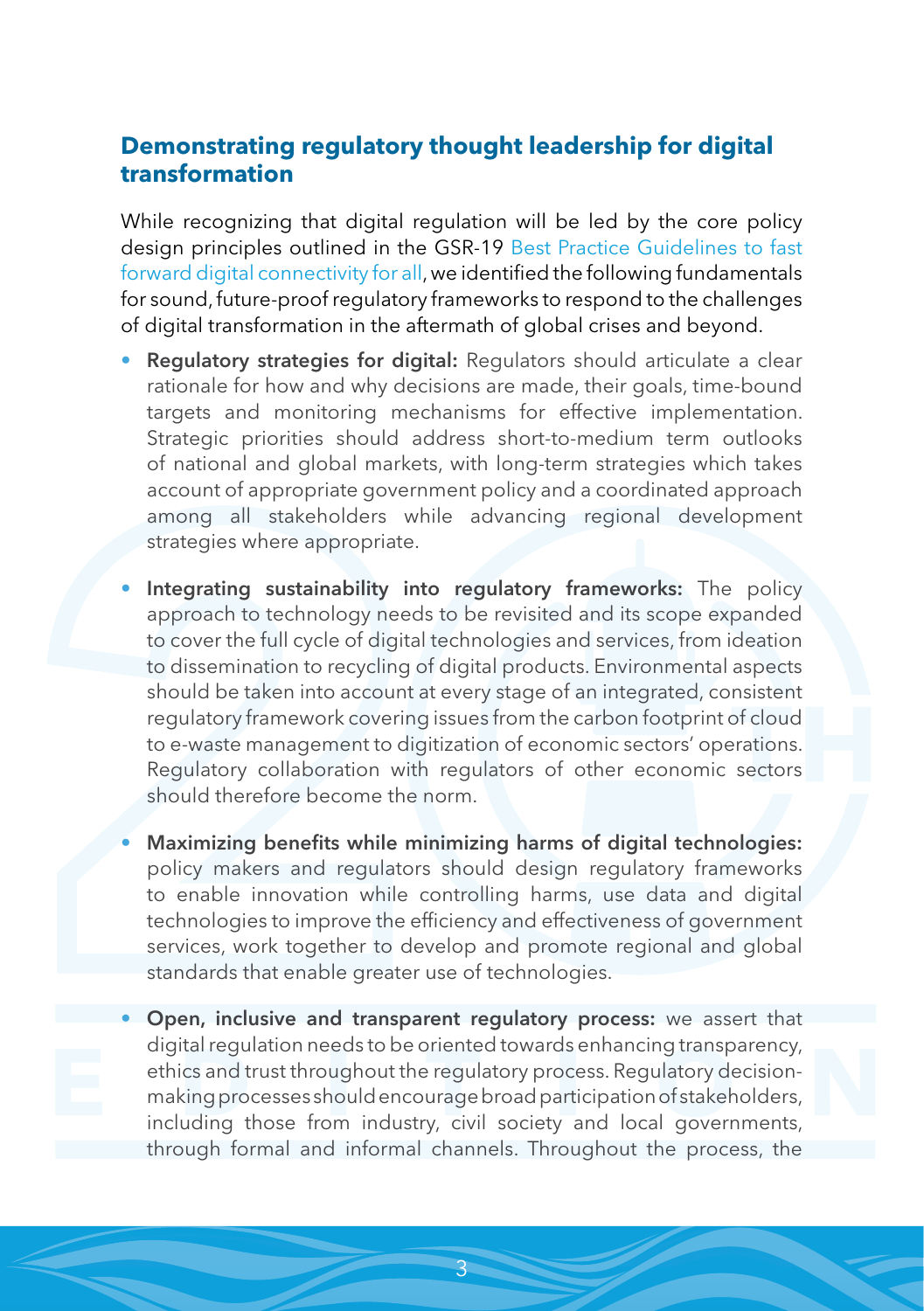regulated entities and the regulator should share responsibility for the development, monitoring and implementation of rules and guidelines.

- Multiple formats and modes of regulation: Formal regulation should leave sufficient space for self-regulation, hybrid and collaborative regulatory models and oversight mechanisms for law enforcement. From incentives and rewards through forbearance to targeted obligations, the range of tools and remedies at hand for regulators to explore is wide. New issues call for novel approaches and the regulatory canvas has expanded to cover regulatory sandboxes, ethical frameworks, technology roadmaps, regulatory impact assessment, multi-varied research and big data simulation in exploring the most balanced, proportionate and fair regulatory response. Artificial intelligence, Internet of Things, and online disinformation are some of the complex issues waiting to be addressed.
- Good governance and effective institutions with appropriate mechanisms in place for collaborative regulatory approaches: Institutional design is key and regulatory authorities should hold appropriate powers and strong independence from market players as well as from national decision-makers and political influences. They should act with integrity and be able to make objective, futureproof decisions and to collaborate across sectors to foster digital transformation. This will pave the way for principled engagement of all market stakeholders and for collaboration across the sectors. Effective institutions need to have appropriate mandates, be adequately funded and well capacitated in terms of staff. Staff competences should be continuously upgraded while being in adherence with good governance principles including accountability and transparency.
- Evidence-based approach: evidence and data inform regulatory decisions and help identify emerging regulatory issues. Data and analysis also allow regulators to determine if specific regulatory interventions and decisions are justified by market failures and guide them in defining the desired regulatory outcomes as well as the public policy options to achieve them. Strengthening the monitoring and evaluation function of regulators and integrating in collaboration with other competent agencies can facilitate effort towards improving regulation and ensuring that the regulation achieves its objectives in the most effective and efficient manner, in particular network resilience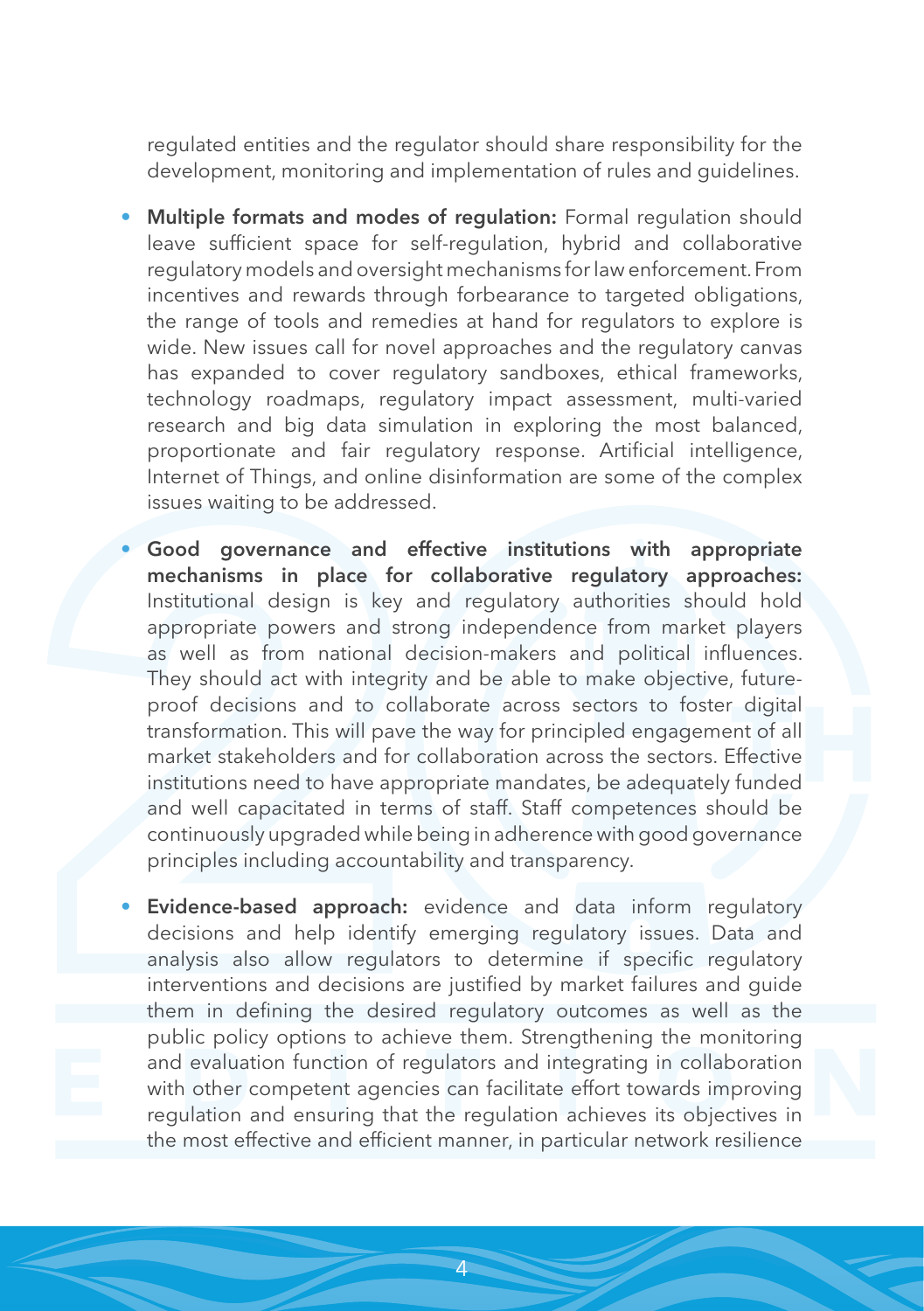and enhancing both the capacity and coverage of networks without imposing disproportionate, redundant or overlapping burden on the market.

No rule is set in stone: Regulatory frameworks should be regularly reviewed to ensure they remain fit for purpose. Regulatory frameworks may need to adapt to ensure they are continuing to meet public policy objectives in an evolving digital environment. Revoking the rules that are no longer justified is just as important as adopting forward-looking ones.

## **Vectors of regulatory action: Inclusiveness, agility, and resilience**

The increasing reliance on digital infrastructure by national economies and citizens combined with the probability of new global emergencies means regulators will need to switch focus beyond regulating within traditional sectoral frameworks to regulatory frameworks which are adaptive, collaborative, outcomes-based and technology neutral.

We recommend that digital regulation be rooted in the following vectors so the digital transformation can unfold its full potential.

- Consumers are citizens, patients, students and our families: consumer interest and fairness are central to digital regulation and all regulatory decisions should be taken with consumers in mind, from incremental interventions to providing smooth online experience to effective channels for redress, including through consumer advocacy bodies, to consumer education to legal reform.
- Focus on business: digital regulation should be used as a lever for the development of business opportunities geared toward the digital economy for all kinds and sizes of market players, including small and medium-sized enterprises (SMEs). The policy approaches need to integrate digital technology at the center of the local, national and, whenever possible, regional development strategies to stimulate the economy, do business and create value in high-potential sectors while fostering cross-sectoral synergies as well as connectivity and digitalization of SMEs.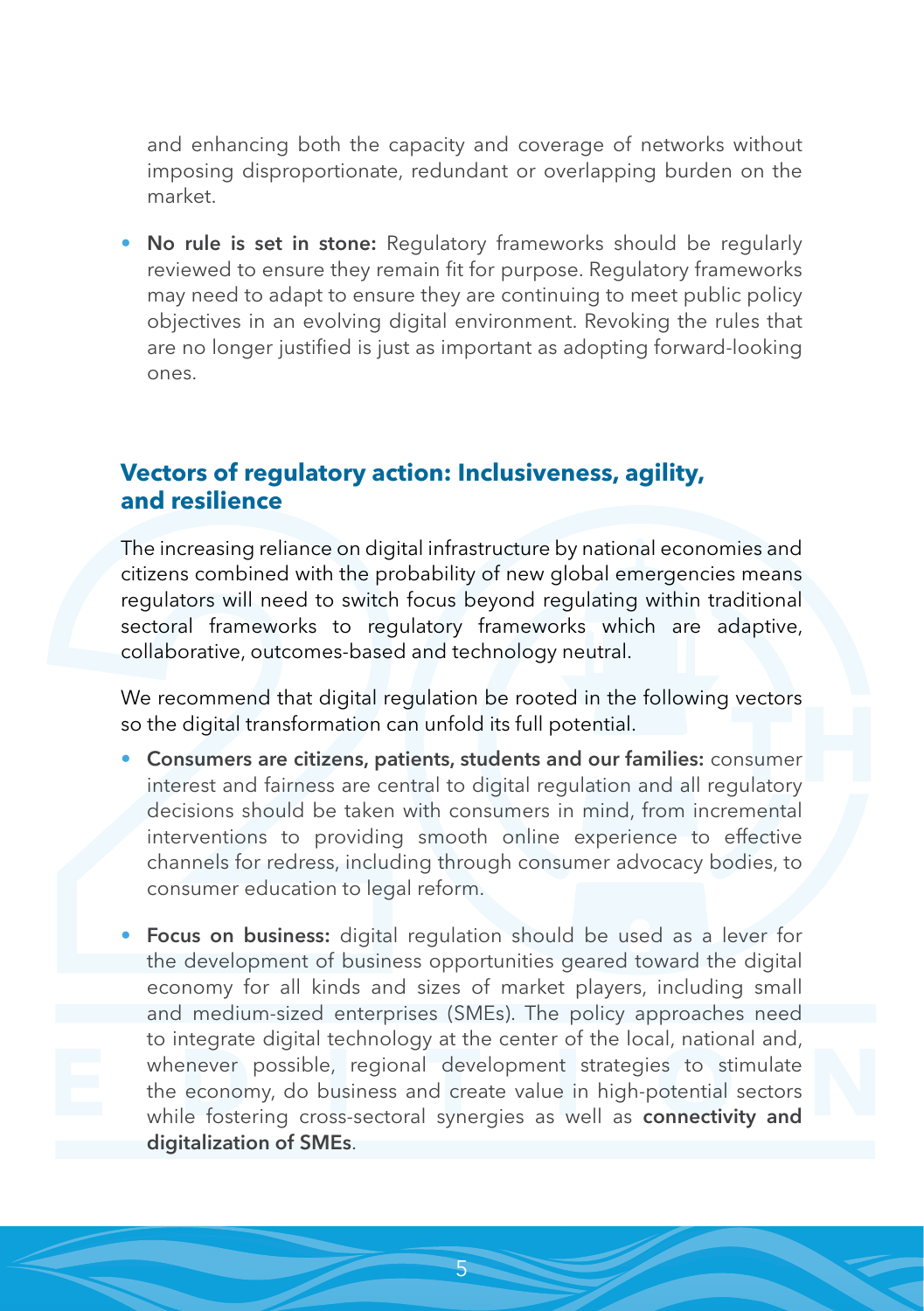- Requlation is only needed where there is a **public policy justification** for regulating a service, whether through an expansion of existing rules and regulatory regimes or the development of new ones. In the absence of a public policy rationale, regulators and policymakers should allow competition to proceed unfettered.
- Data shielding: Clear, strong and enforceable rules related to data governance can provide adequate shield for digital consumer protection while creating a predictable, structured framework for doing digital business. State-of-the-art regulatory protocols and mechanisms can go a long way towards enhancing trust in the digital ecosystem, such as the commitment to comply with requirements related to the access to non-personal data retained by digital platforms, transparency of certain essential algorithms used by digital services, portability of essential data of structuring platforms, interoperability and maintenance of APIs (application programming interfaces).
- Resetting market definitions: regulators may identify new governance challenges and objectives, given that services provided on a global scale are also provided locally. The emergence of global digital platforms can lead to extending the scope of markets beyond the electronic communications sector. New models of ex-ante regulation for such platforms can be designed to preserve the open internet at all levels, from access to services to user devices to content generation. In doing so, due attention should be given to only use regulation where and when needed, and prefer preventive measures, to the extent possible.
- Meaningful connectivity for all: targeted and innovative strategies to increase universal broadband access and lower the costs of communication will narrow national market gaps, while also addressing trust, security and safety of infrastructure and services. Regulatory initiatives can contribute to realizing SDGs by bridging digital divides more quickly, not only in terms of inequality of access to infrastructure but also digital literacy and meaningful content and opportunities. Meaningful digital connectivity is an equalizer that bridges social and economic divides, such as in education, health, finance, but only if it is recognized as a universal right.
- As good as gold: Mechanisms for making markets easier to navigate and the simplification of regulatory rules and standards increase the trust in regulatory governance and facilitate the entry of fresh investment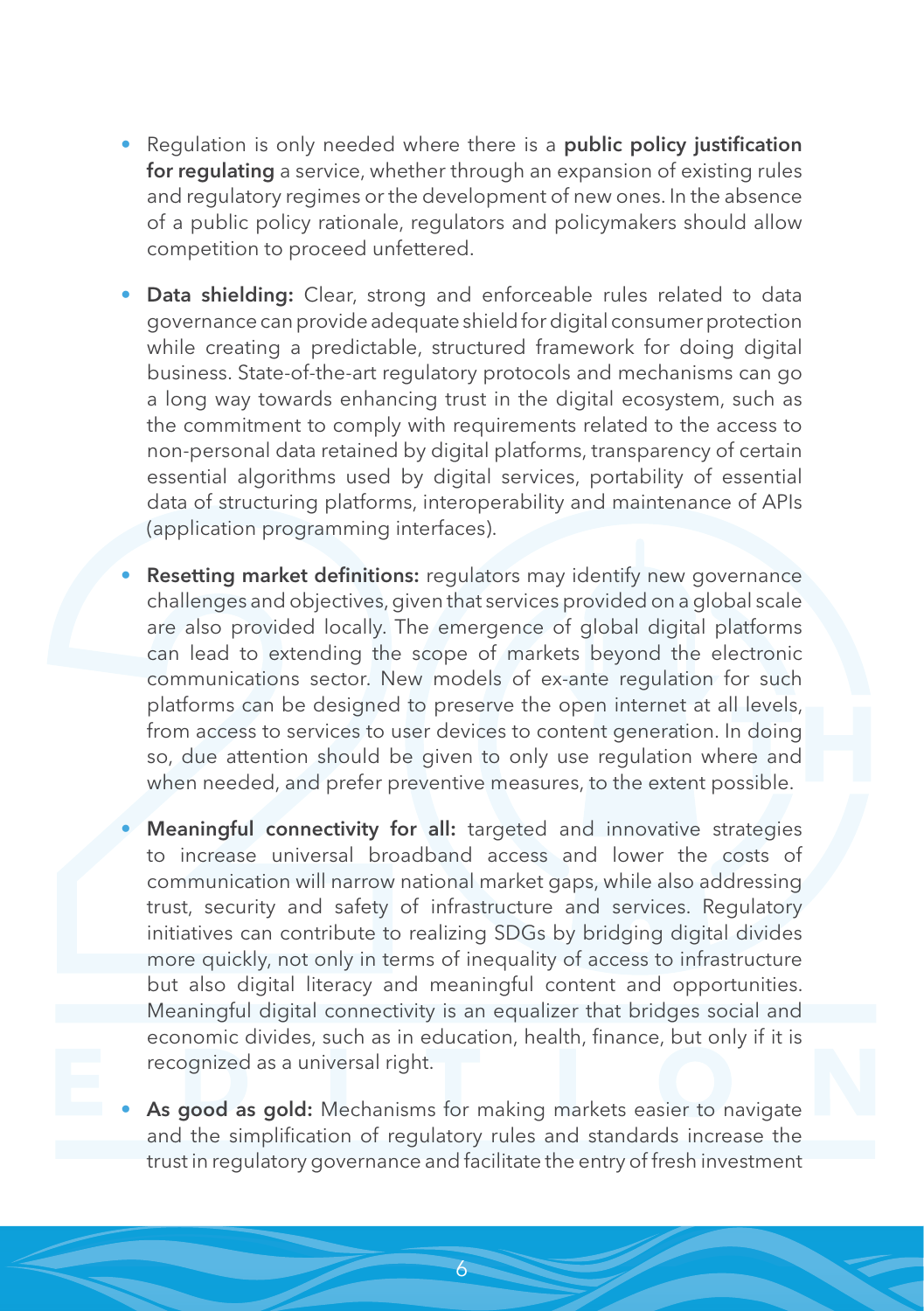flows and new players across industries and borders and the buildout of sufficient, resilient and open infrastructure. General authorization regimes, efficient and effective market mechanisms for spectrum management, infrastructure sharing, and general competition laws have proved as catalysts of digital transformation and remain the basis for future regulations.

In the aftermath of the COVID-19 global crisis, public and social policy realignment and regulatory repatterning may need to take place.

We believe that digital regulation can boost the readiness of digital markets to face unexpected events and emergencies and deliver up to the expectations despite the odds, notably through the following targeted reforms.

- Agile framework for competition in digital markets: to ensure competition, innovation and consumers' freedom of choice for global digital platforms services, a new agile regulatory approach can be based on the real-time monitoring of activity as well as targeted, proportionate, ex-ante and timely remedies, as appropriate. Regulators should support innovation and new business and licensing models that facilitate affordable access to and investment in health, enterprise, and educational services over digital platforms, especially as the world adapts to, and recovers from, the current health pandemic.
- Codes of conduct (voluntary or enforceable): in important areas such as online content moderation over digital platforms, addressing misinformation and online news quality, and child online protection, digital platforms are encouraged to adopt an outcomes-based approach and regulators should guide and support them throughout the process of creating the codes, their implementation and enforcement. Media and digital literacy and awareness efforts should likewise be central to navigating the challenges around services that are enabled by the digital transformation.
- Upgrading national emergency plans: Creation and implementation of effective emergency plans provides for better preparedness for and decision-making during crises. Such plans are key to anticipating future unexpected events and their negative impacts and should focus on both urban and rural areas through a multi-technology approach. Bilateral, regional and international cooperation is required to ensure business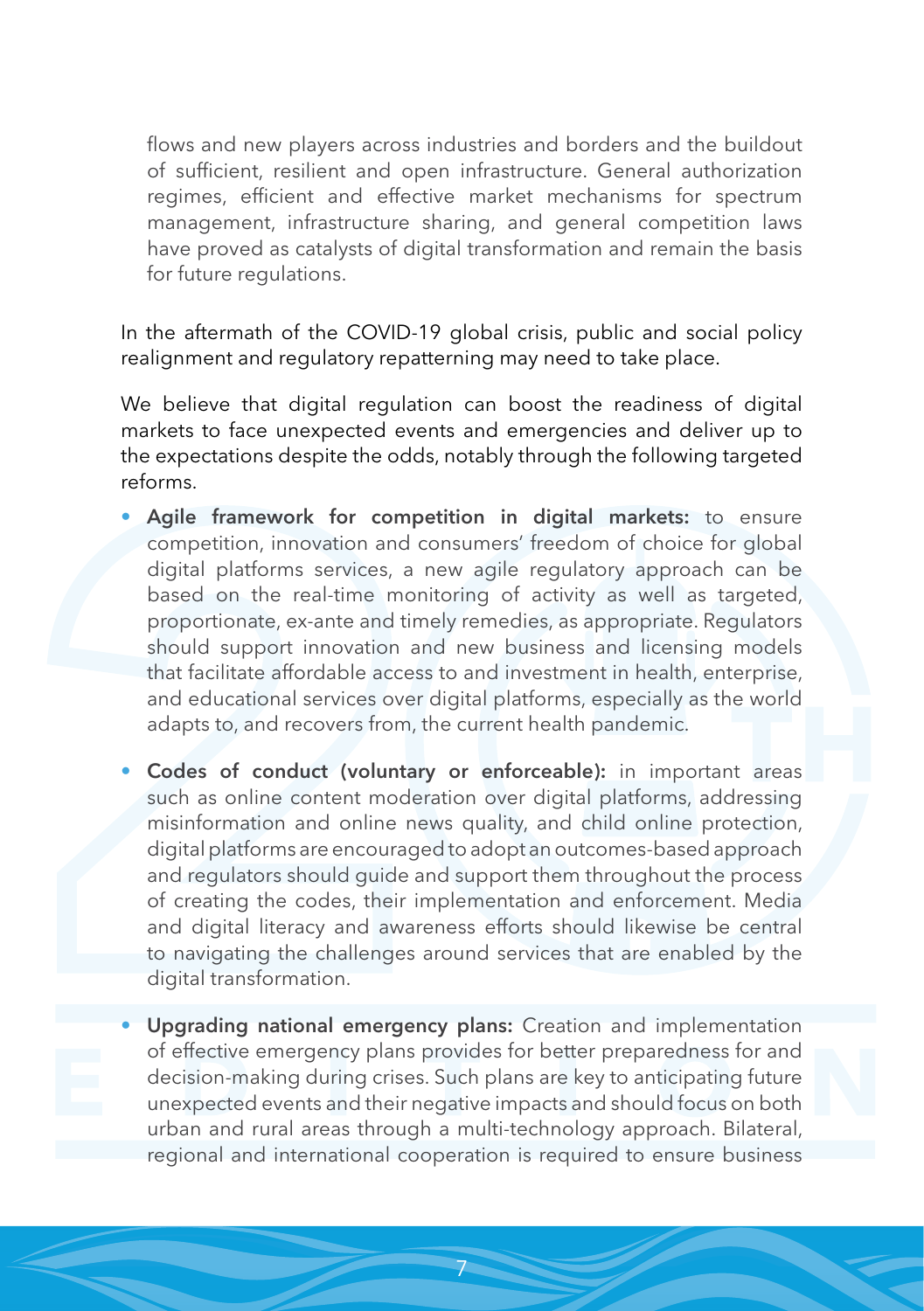and public service continuity and underpin national recovery efforts. Policymakers should ensure that these plans, if they do not already do so, address health emergencies as well as physical disasters.

**Spectrum reform:** spectrum managers need to be able to respond timely, making spectrum available for wireless applications when and where it is needed as easily as possible, giving spectrum users and innovators flexibility to provide services that will deliver the greatest benefits. An agile and flexible authorization framework, using technology- and serviceneutral approaches may enable spectrum users to deploy equipment quickly and smoothly and evolve their networks. Ensuring sufficient unlicensed spectrum is available drives innovation and investment in a range of technologies that can complement and support networks and expand broadband access at low cost. While regulatory reform for the purpose of bringing new radio systems and services to market is a laudable objective, spectrum reform should also be focused on ensuring that access to broadband service is provided affordably to those areas and populations that have been traditionally unserved or underserved.

## **Collaboration across sectors, cooperation across borders, and engagement across the board**

Increasing globalization of markets and blurring of traditional sectoral boundaries will mean that international and inter-governmental cooperation and collaboration are integral in ensuring our regulatory frameworks can adapt and respond to new and emerging regulatory challenges.

Public policies have started to change focus from a single sector to the economy and society, underpinned by digital transformation. ICT regulators and policy-makers are under increasing pressure to connect with peers and players across all economic sectors to leverage digital transformation as an engine for sustainable development and achieving SDGs.

5th generation collaborative regulation underpinned by solid regulatory principles will promote certainty which is key if regulation is to continue to attract investment and foster the innovation that has hitherto defined the digital economy.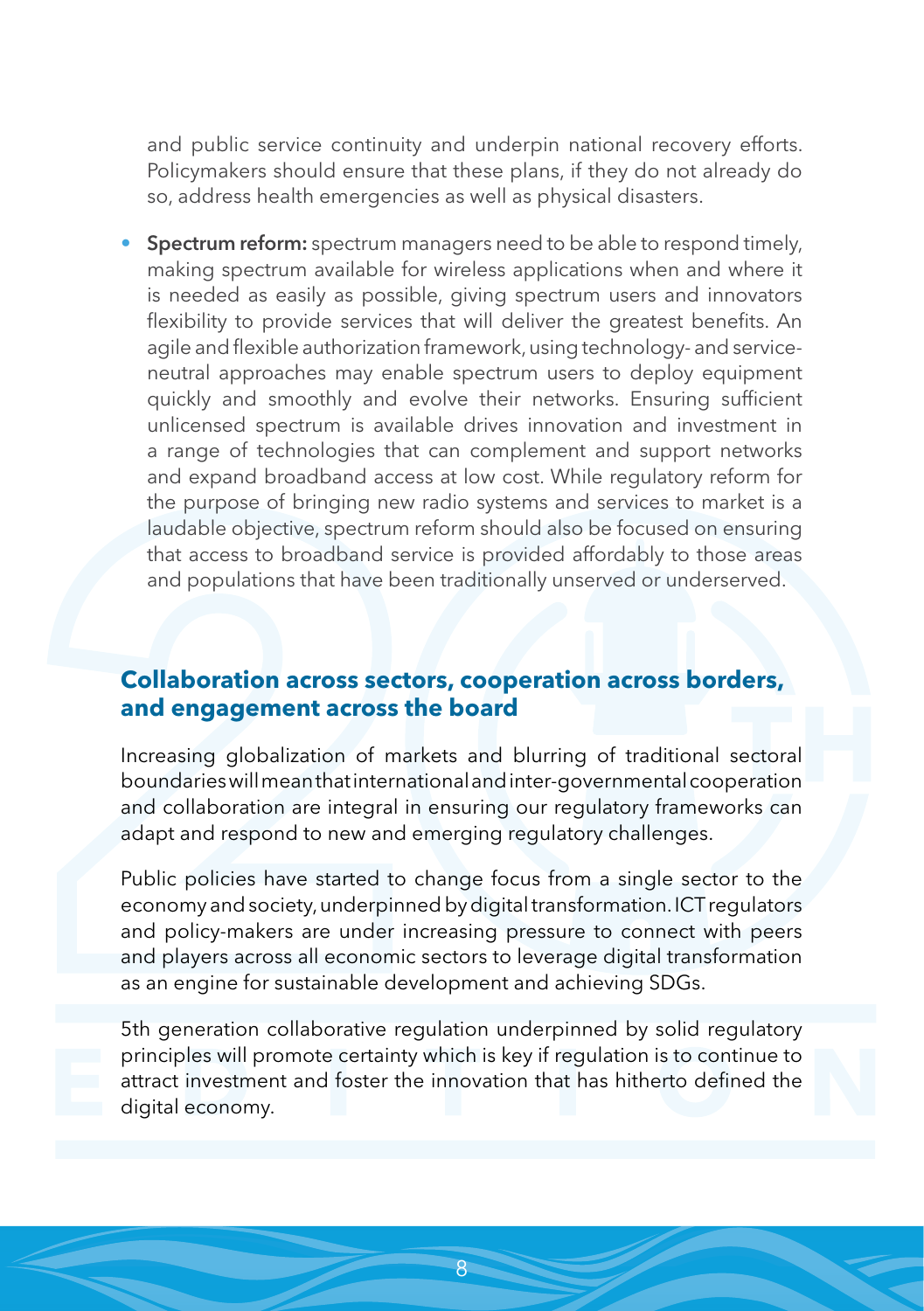We therefore consider the following areas essential to the success of regulatory collaboration and response.

- Legal capacity for joint action The outcomes resulting from collaborative regulation are likely to be meaningful, effective and well considered with fewer unintended negative consequences when they are based on sound legal processes and institutional frameworks and mandates. Memoranda of Understanding or similar binding acts are particularly useful in formalizing the grounds for collaboration, defining roles, mechanisms, and outcomes of collaboration. These frameworks could address not only domestic collaboration between sectors, but regional and international collaboration to more effectively address cross-border issues.
- Uniting fragmented efforts around a common cause, aligning actions and multiplying consumer and business outcomes: the ICT regulator has a central role in facilitating access to resources for emergencies (such as frequency spectrum, Internet bandwidth, equipment deployment and sharing of infrastructure) but also in the continuing coordination with sectors such as health, government, education and finance to take charge of the needs of citizens and support whole-of-government approaches to digital transformation.
- Incorporating modern methods for diagnosing the regulatory and institutional capacities of agencies will enable them to refine their objectives in a flexible and agile manner to respond both to predictable instances of technological change and new services as well as to extraordinary emergency situations such as a pandemic. Risk management, planning, monitoring the implementation of regulations as well as reviewing and assessing the impact of those regulations on digital markets and the economy and on how public policy is carried out must form an institutional mechanism that goes beyond shortterm political considerations, so that regulatory frameworks enjoy predictability and sustainability over time as well as a solid base from which to consolidate and better use public resources.